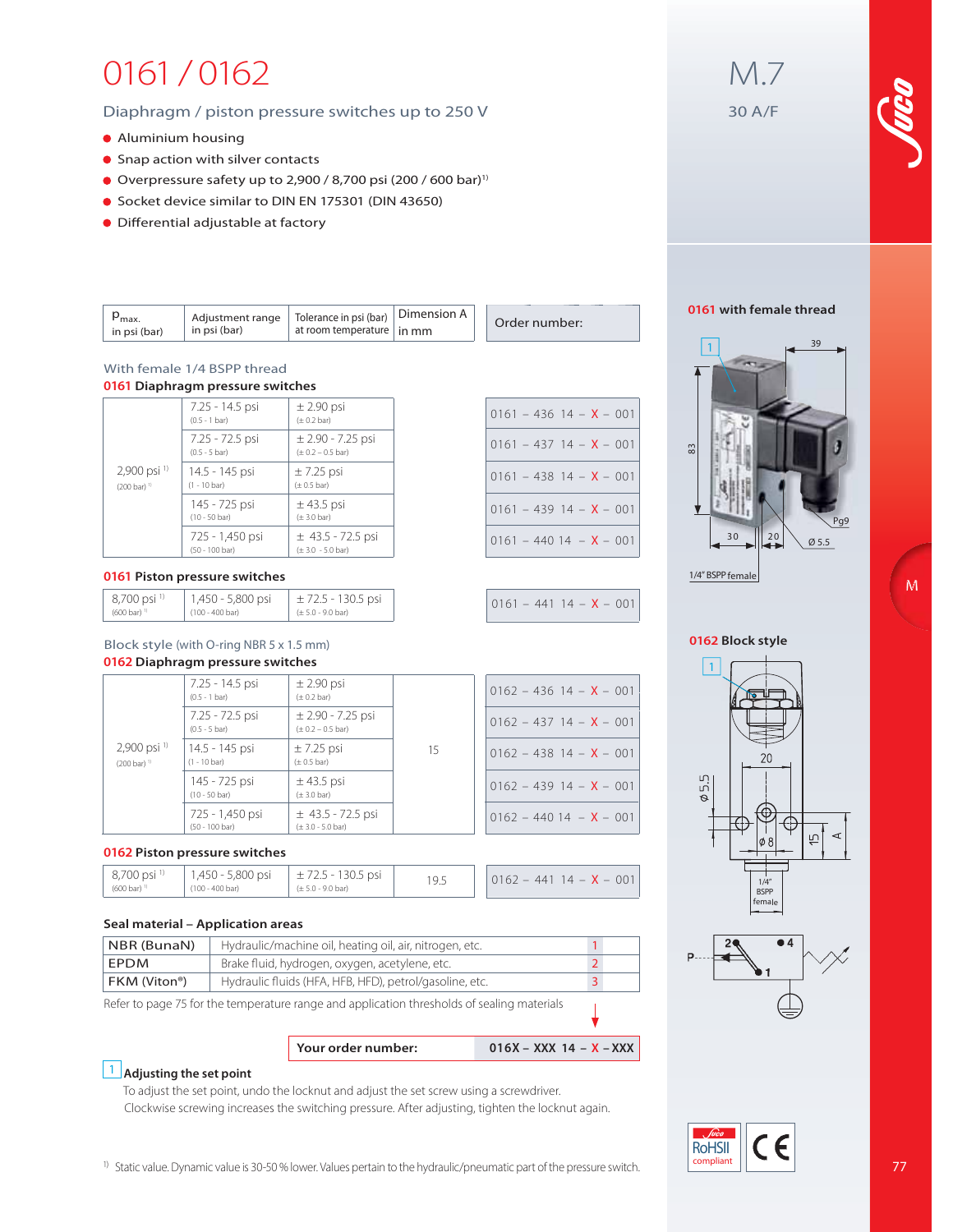### Pressure switches 30 A/F

Technical data

M.7 30 A/F

|                             |                                                | NBR (diaphragm pressure switch) -40 °F +212 °F (-40 °C+100 °C)                                                   |
|-----------------------------|------------------------------------------------|------------------------------------------------------------------------------------------------------------------|
|                             | NBR (piston pressure switch)                   | $-22^{\circ}$ F +212 °F (-30 °C+100 °C)                                                                          |
| Temperature resistance      | <b>EPDM</b>                                    | -22°F+248°F (-30°C+120°C)                                                                                        |
| of sealing materials:       | FKM (Viton®)<br>(in diaphragm pressure switch) | +23 °F +248 °F (-5 °C+120 °C)                                                                                    |
|                             | FKM (Viton®)<br>(in piston pressure switch)    | +5 °F+248 °F (-15 °C+120 °C)                                                                                     |
| Switching frequency:        | 200 / min.                                     |                                                                                                                  |
| Mechanical life expectancy: | up to 725 psi / 50 bar)                        | 1,000,000 cycles (for diaphragm pressure switches, life<br>expectancy value only applies for switching pressures |
| Pressure rise rate:         | ≤ 1,450 psi / s (≤ 1,000 bar / s)              |                                                                                                                  |
|                             | Typ 0159:                                      | approx. 10  30 % (not adjustable)                                                                                |
| Differential:               |                                                | Types 0161, 0162, 0175: approx. 10  30 % (factory adjustable)                                                    |
| Vibration resistance:       |                                                | 10 g; 5  200 Hz sine wave; DIN EN 60068-2-6                                                                      |
| Shock resistance:           |                                                | 294 m/s <sup>2</sup> ; 14 ms half sine wave; DIN EN 60068-2-27                                                   |
| Housing material:           | Aluminium                                      |                                                                                                                  |
| Protection class:           | IP65 with Socket device fitted                 |                                                                                                                  |
|                             | Typ 0159, 0161, 0162:                          | approx. 8.5 oz (240 g)                                                                                           |
| Weight:                     | Typ 0175:                                      | approx. 11 oz (310 g)                                                                                            |

| <b>Electrical values</b>                         | 0159                        | 0161/0162/0175 |
|--------------------------------------------------|-----------------------------|----------------|
| Rated working voltage U                          | Rated working current.      |                |
| 250 VAC 50 / 60 Hz, AC 12                        | 2.5A                        | 5 A            |
| 250 VAC 50 / 60 Hz, AC 14                        | 1 A                         | 1 A            |
| 24 VDC, DC 12/DC 13                              | 2/2A                        | 3.5/3.5A       |
| 50 VDC, DC 12/DC 13                              | 1/0.5A                      | 2/1A           |
| 75 VDC, DC 12/DC 13                              | 0.75/0.4 A                  | 1/0.5A         |
| 125 VDC, DC 12/DC 13                             | 0.3 / 0.2 A                 | 0.3 / 0.2 A    |
| 250 VDC, DC 12/DC 13                             | 0.3 / 0.2 A                 | 0.25/0.2 A     |
| Rated insulation voltage V                       | 300 V                       |                |
| Rated impulse withstand voltage $\mu_{\rm no}$ : | $2.5$ kV                    |                |
| Conventional thermal current le:                 | 6 A                         |                |
| Switching overvoltage:                           | $< 2.5$ kV                  |                |
| Rated frequency:                                 | DC and 50/60 Hz             |                |
| Nominal current of short-circuit<br>mechanism:   | to 2.5 A                    | to 6.3 A       |
| Conditional short-circuit current:               | $<$ 350 A                   |                |
| Tightening torque of terminal screws:            | $< 0.35$ Nm                 |                |
| Connector cross-section:                         | $0.5 - 1.5$ mm <sup>2</sup> |                |

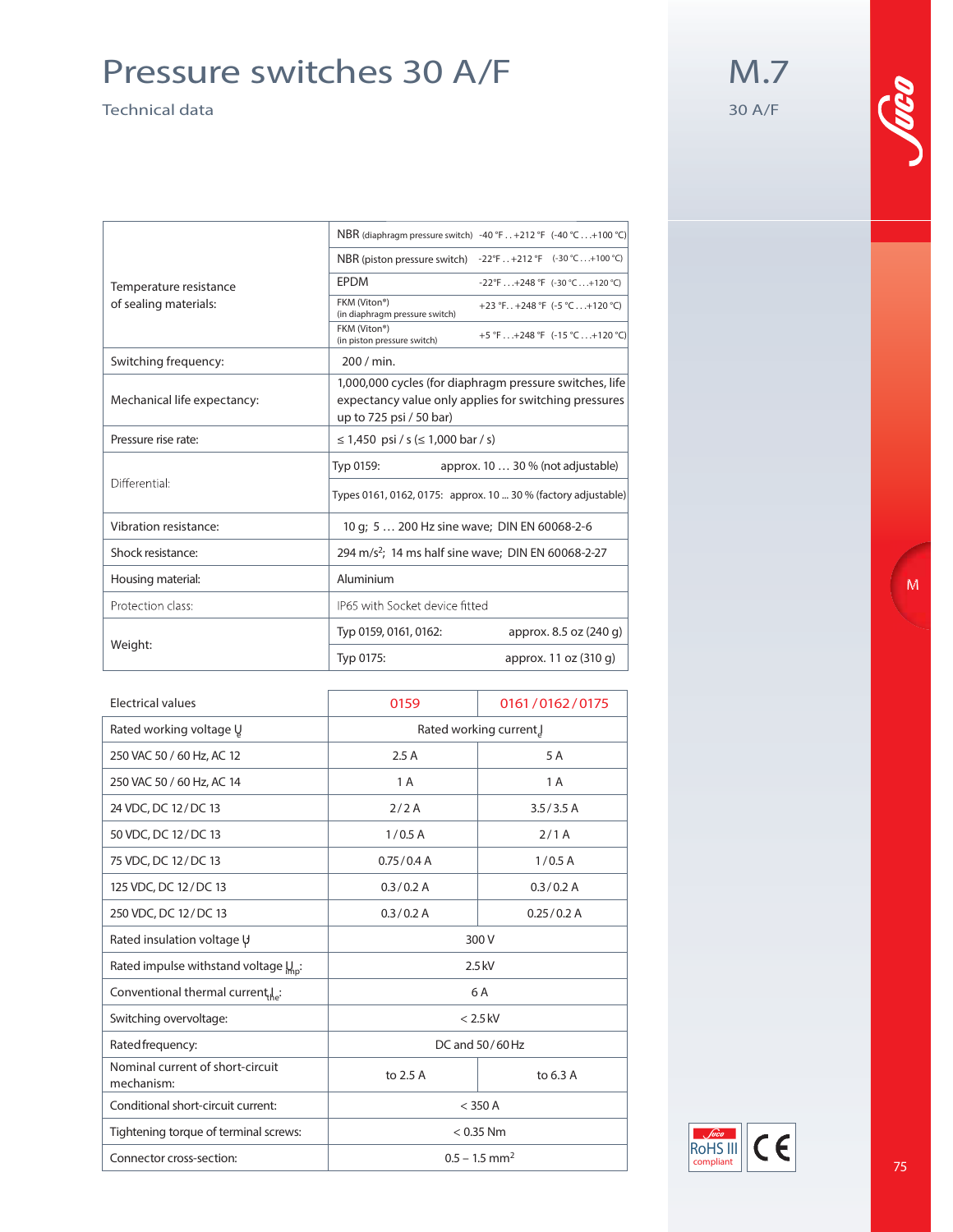### M.10 Accessories



**M**